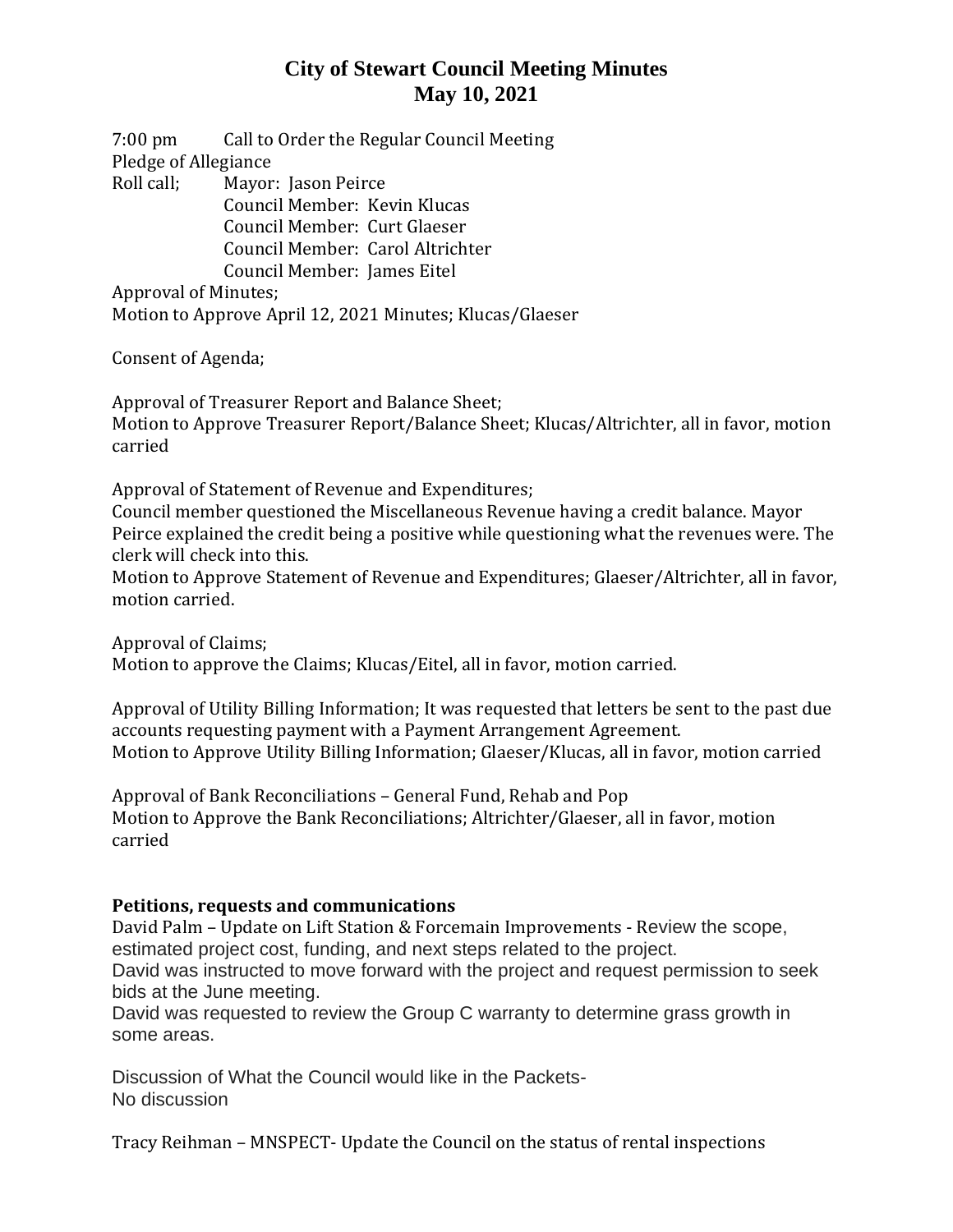## **City of Stewart Council Meeting Minutes May 10, 2021**

Paul Hacker – (Virgil Remus) Request additional water meter for barn.

#### **Ordinances and Resolutions;**

Resolution No. 2021-26 – Approval of Cactus Jacks II to Use the Softball Park Motion to Approve Resolution No 2021-26; Eitel/Altrichter, all in favor, motion carried Members polled, Peirce-yea, Altrichter-yea, Eitel-yea, Klucas-yea, Glaeser-yea

Resolution No. 2021-27 – Approval of a Variance for Hedges in the Boulevard at 850 Croyden Street Motion to Approve Resolution No 2021-27 with the stipulation that is has to be approved by the Board of Adjustment; Eitel/Glaeser, all in favor, motion carried

Members polled, Peirce-yea, Altrichter-yea, Eitel-yea, Klucas-yea, Glaeser-yea

Resolution No. 2021-28 – Approval of a Temporary Liquor license for an outside premises for Cactus Jacks

Motion to Approve Resolution No 2021-28; Eitel/Altrichter, all in favor, motion carried

Resolution 2021-30 – Renewal of Chronicle Subscription; Klucas/Glaeser, all in favor, motion carried Members polled, Peirce-yea, Altrichter-yea, Eitel-yea, Klucas-yea, Glaeser-yea

# **Reports of Officers, Boards and Committees;**

- 1. Police Department Report Motion to Approve Police Department Report; Altrichter/Glaeser, all in favor, motion carried
- 2. Emergency Services Report
	- A. Fire Department Motion to Approve Fire Department Report; Altrichter/Eitel, all in favor, motion carried
	- B. EMR Department Motion to Approve EMR Department Report; Eitel/Glaeser, all in favor, motion carried
- 3. Maintenance Water/Waste Water Report Scott was asked to inspect a pothole on Martha Street Mike was asked to seek bids for Seal Coating Streets Motion to Approve Maintenance/Water/Wastewater Report; Glaeser/Eitel, all In favor, motion carried A. Resolution 2021-25 – Dust Coating of Alley Ways